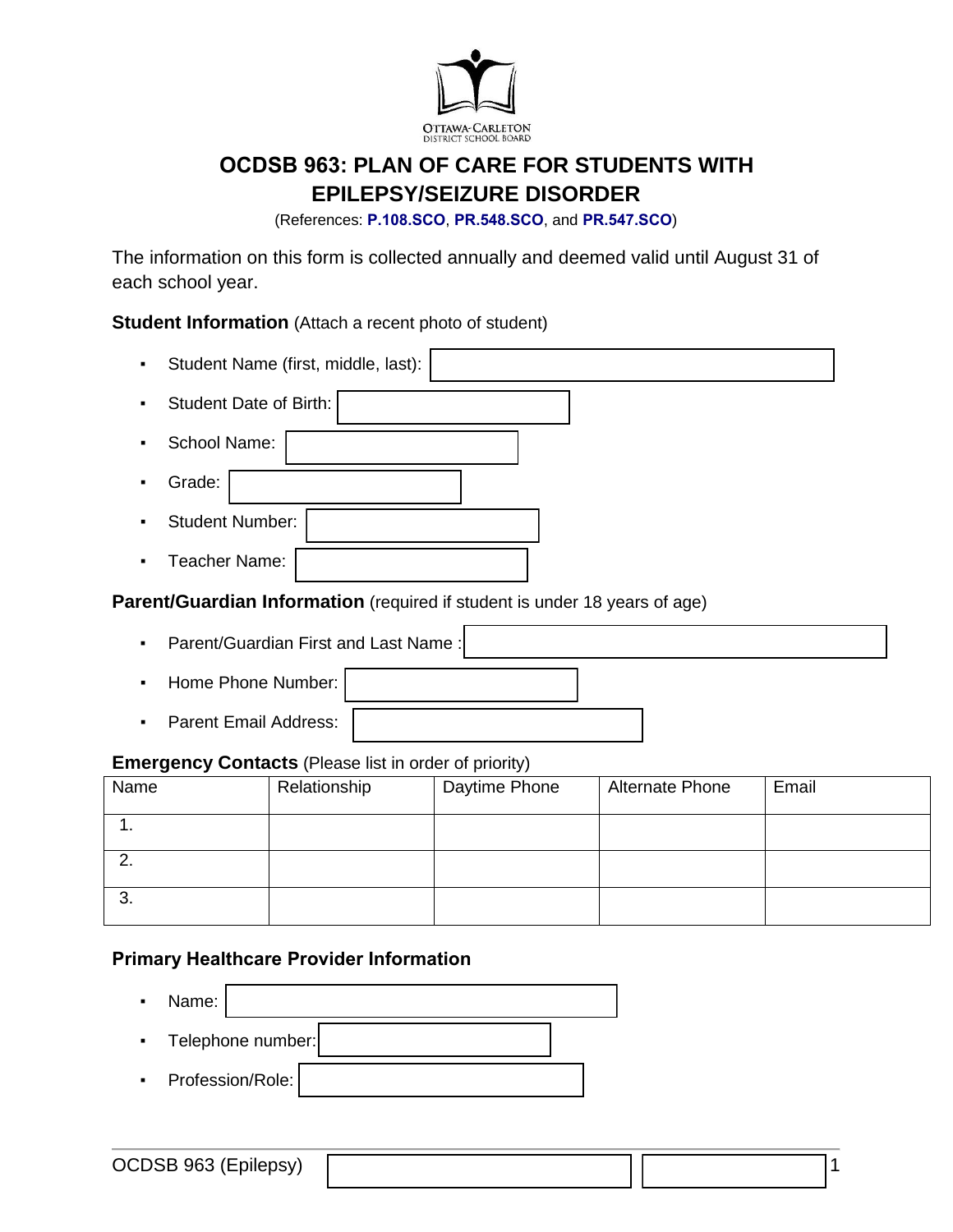## **Epilepsy/Seizure Disorder Specialist Information**

Same as Primary Healthcare Provider.

Different from Primary Healthcare Provider (Complete the following information)

| Name:                                 |  |  |  |  |  |  |
|---------------------------------------|--|--|--|--|--|--|
| Telephone number:                     |  |  |  |  |  |  |
| Profession/Role:                      |  |  |  |  |  |  |
| Physician                             |  |  |  |  |  |  |
| <b>Nurse Practitioner</b>             |  |  |  |  |  |  |
| <b>Registered Nurse</b>               |  |  |  |  |  |  |
| Pharmacist                            |  |  |  |  |  |  |
| <b>Respiratory Therapist</b>          |  |  |  |  |  |  |
| <b>Certified Respiratory Educator</b> |  |  |  |  |  |  |
| Certified Asthma Educator             |  |  |  |  |  |  |
| Other. Please specify:                |  |  |  |  |  |  |

**I/We authorize the school staff to contact the above health care provider as required to attend to the well-being of the student.**

**Please attach the most recent, original instructions, prescriptions, and labels pertaining to each medication. Date of prescription/notes must be captured.**

**Daily Routine for Epilepsy/Seizure Disorders Management KNOWN SEIZURE TRIGGERS** (check all that apply)

| Change in Weather                                       |
|---------------------------------------------------------|
| Changes in Diet                                         |
| Electronic Stimulation (TV, Videos, Fluorescent Lights) |
| <b>Hormonal fluctuations</b>                            |
| <b>Illness</b>                                          |
| <b>Improper Medication Balance</b>                      |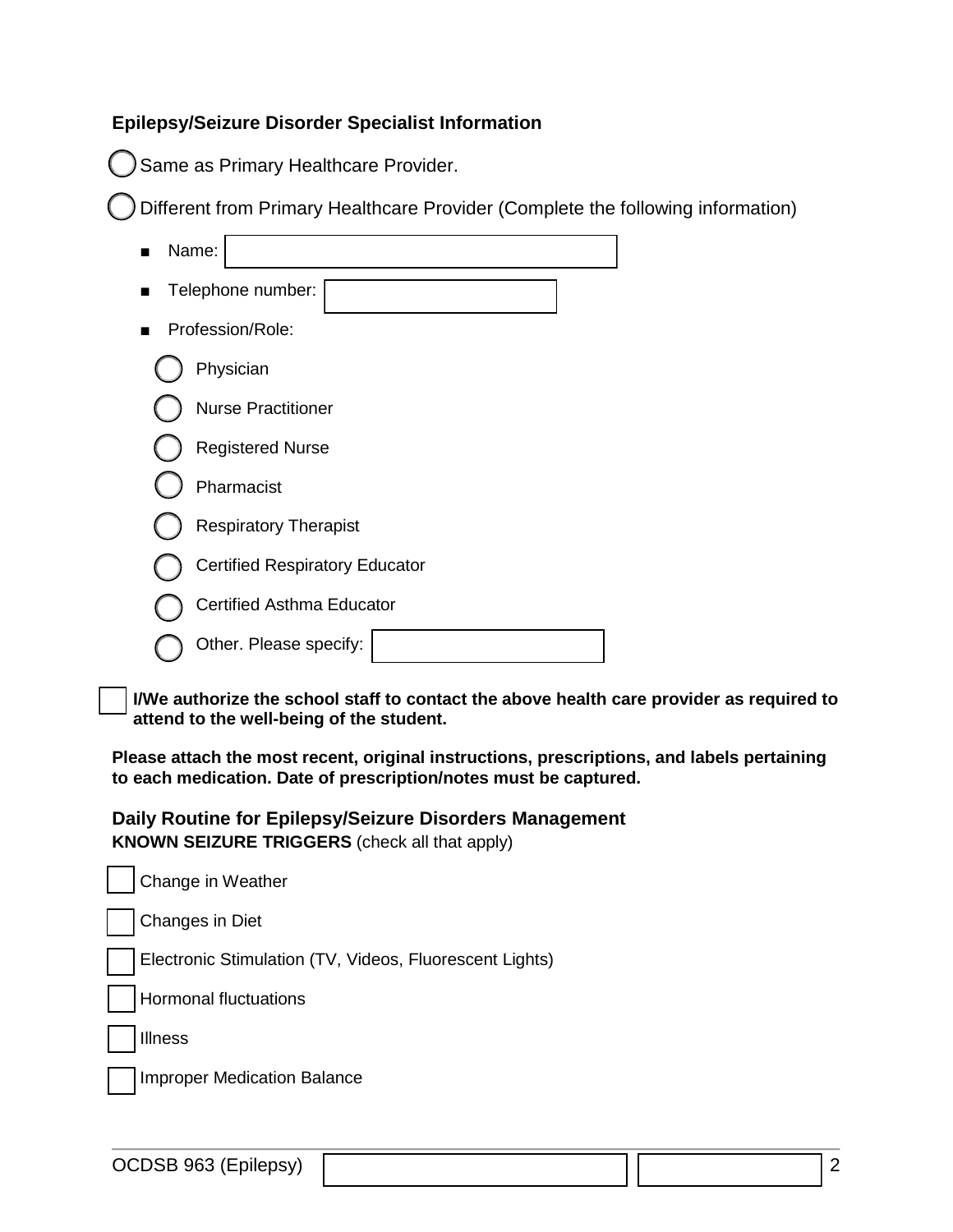| Inactivity      |                                         |  |
|-----------------|-----------------------------------------|--|
| Lack of sleep   |                                         |  |
| <b>Stress</b>   |                                         |  |
|                 | Any other medical condition or allergy? |  |
| Other triggers: |                                         |  |

## **Please complete as applicable**

| Type of<br>Seizure            | Symptoms | Action to Take (e.g.<br>description of dietary<br>therapy, risks to be<br>mitigated, trigger<br>avoidance) | Frequency of<br>Seizure Activity<br>(daily, monthly, or<br>annually) | <b>Typical</b><br>Seizure<br>Duration | Date of<br>Last<br>Seizure |
|-------------------------------|----------|------------------------------------------------------------------------------------------------------------|----------------------------------------------------------------------|---------------------------------------|----------------------------|
| Non-<br>Convulsive<br>Seizure |          |                                                                                                            |                                                                      |                                       |                            |
| Convulsive<br>Seizure         |          |                                                                                                            |                                                                      |                                       |                            |
| Other.<br>Please list<br>type |          |                                                                                                            |                                                                      |                                       |                            |

**OTHER ACCOMMODATION** (e.g. during nutrition breaks, field trips, protective equipment,

post-incident care)

OCDSB 963 (Epilepsy)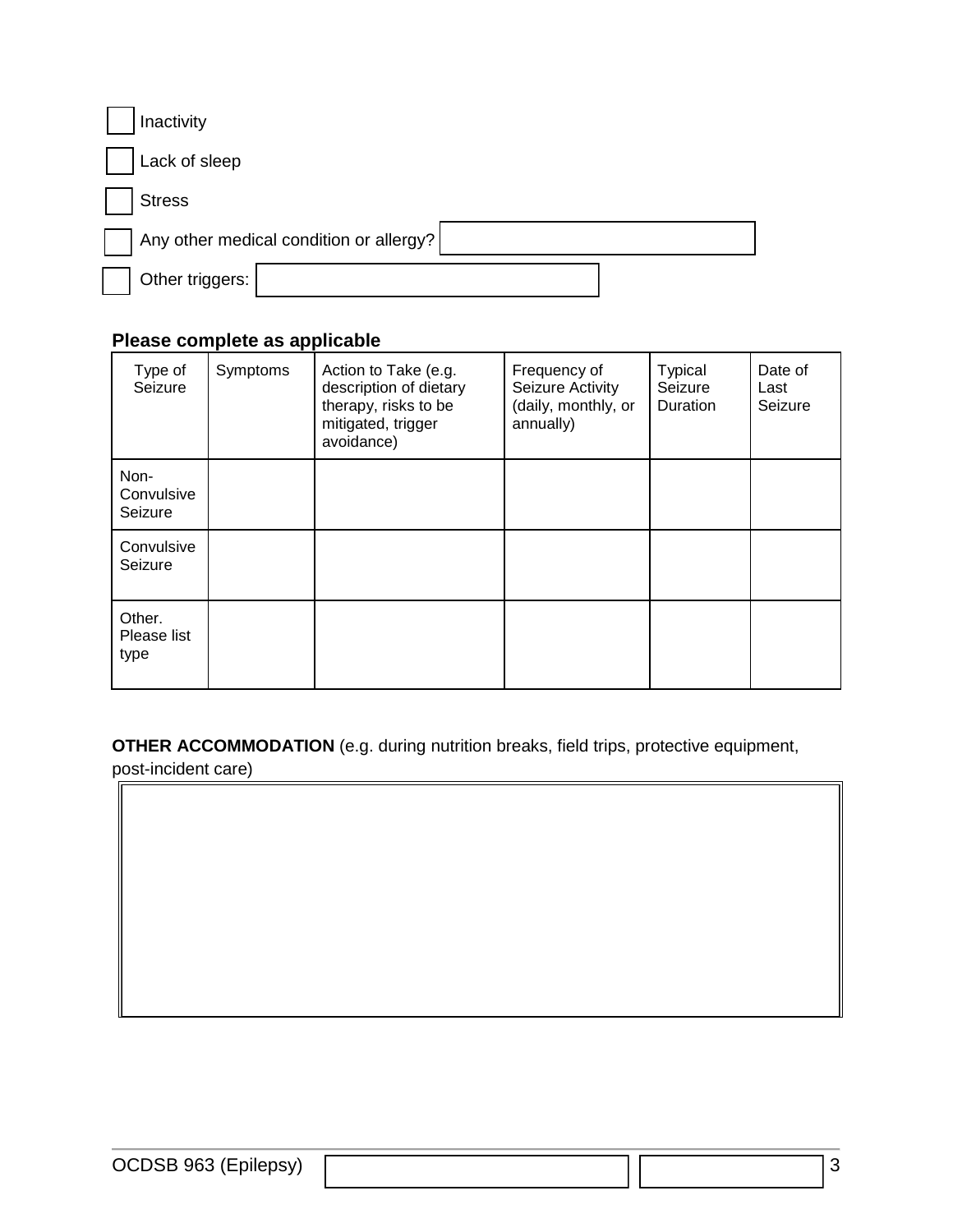# **Emergency Procedures FIRST AID PROCEDURE**

#### **Medication**

**Has a routine or rescue medication been prescribed to the student?**



No.

## **Medication Details**

| • Name of medication:              |  |  |  |  |  |  |
|------------------------------------|--|--|--|--|--|--|
| • Prescription Number:             |  |  |  |  |  |  |
| · Dosage of Medication:            |  |  |  |  |  |  |
| • Time of Administration:          |  |  |  |  |  |  |
| • Instructions for Administration: |  |  |  |  |  |  |
| • Duration of Medication Regime:   |  |  |  |  |  |  |
| · Possible Side Effects:           |  |  |  |  |  |  |

### **Do you authorize the student to carry the required medication at all times?**

Yes. The medication is kept in the student's:

Pocket

Case/pouch

Backpack/fanny pack

Other (specify)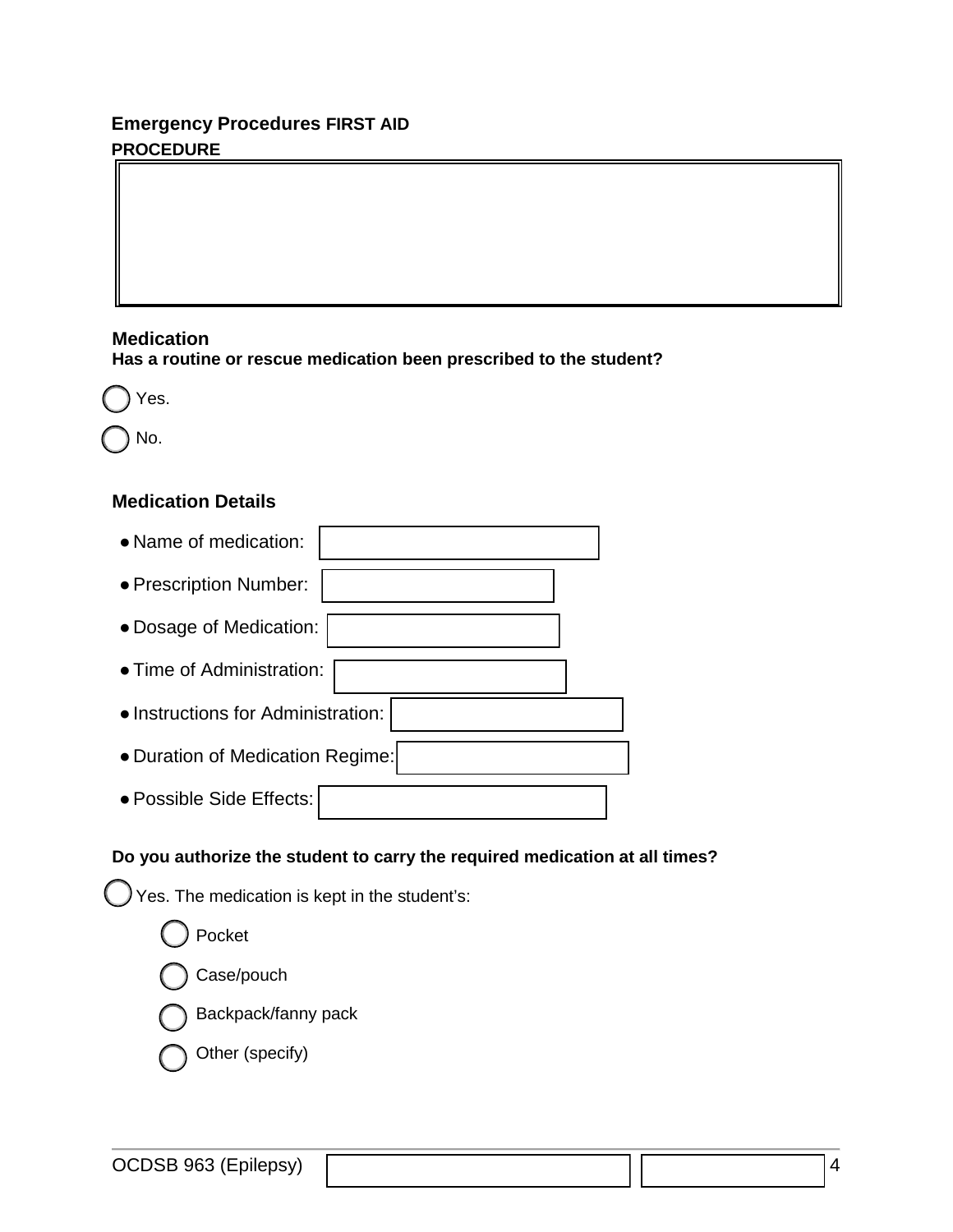No. Please specify where medication is kept (e.g. name of an individual or locker combination):

Please specify location of **backup medication** in school: Storage requirements (if any): Disposal Instructions:

**I/We acknowledge that it is my/our responsibility to submit enough backup medication to school and to track the expiration date.**

#### **Parent(s)/Guardian(s) Authorization to Administer Prescribed Medication**

The administration of medication involves certain elements of risk, including, but not limited to illness, adverse reactions or other complications. Reactions caused by the administration of any medication can occur without fault on any party, including the student, or the OCDSB or its employees or agents. By requesting and consenting to the administration of medication by an employee of the OCDSB, or by authorizing the self-administration of medication by the student, you are assuming any associated risks.

**In life-threatening emergencies**, staff will administer prescribed medication to students "in loco parentis", not as healthcare professionals.

 I/We authorize the OCDSB staff to administer prescribed medication to the student as prescribed. I/We understand that OCDSB staff is not medically trained to administer medication and bear sole responsibility for any adverse reaction that might occur following the administration of medication.

 The student is capable of administering their own medication. I/We bear sole responsibility for any adverse reaction that might occur following the self-administration of medication.

## **Consent to Release Information**

# **Does the student use OSTA bus on a regular basis?**

Yes. A copy of the Student Care Plan will be shared with OSTA.

No.